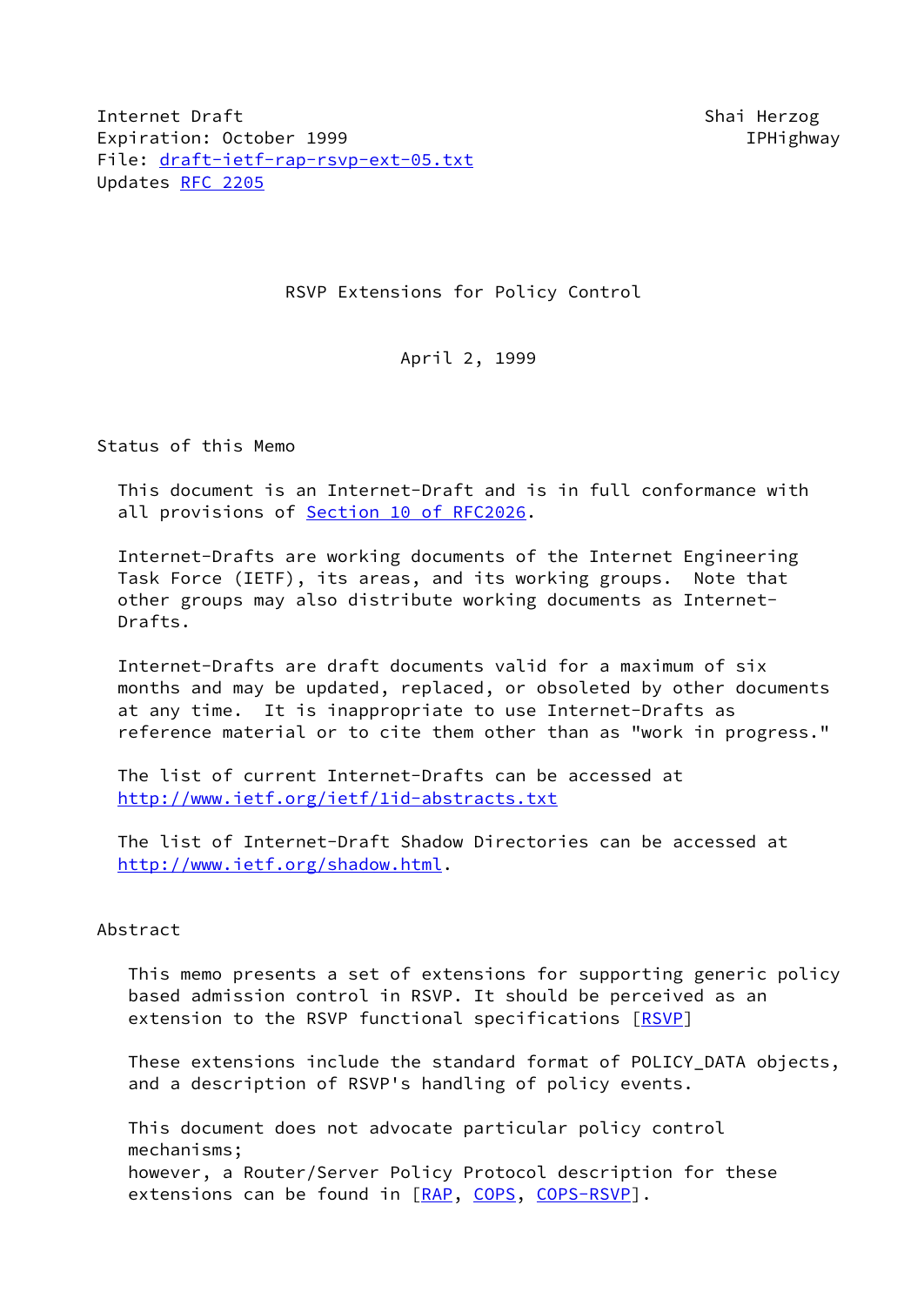# Internet Draft Expires October 1999 [Page 1]

<span id="page-1-0"></span>

| Internet Draft | RSVP Extensions for Policy Control |  | $2 - Apr - 99$ |
|----------------|------------------------------------|--|----------------|
|                |                                    |  |                |

Table of Contents

| 2.1 |
|-----|
| 2.2 |
| 2.3 |
| 2.4 |
|     |
| 3.1 |
| 3.2 |
| 3.3 |
|     |
|     |
|     |
|     |
|     |
|     |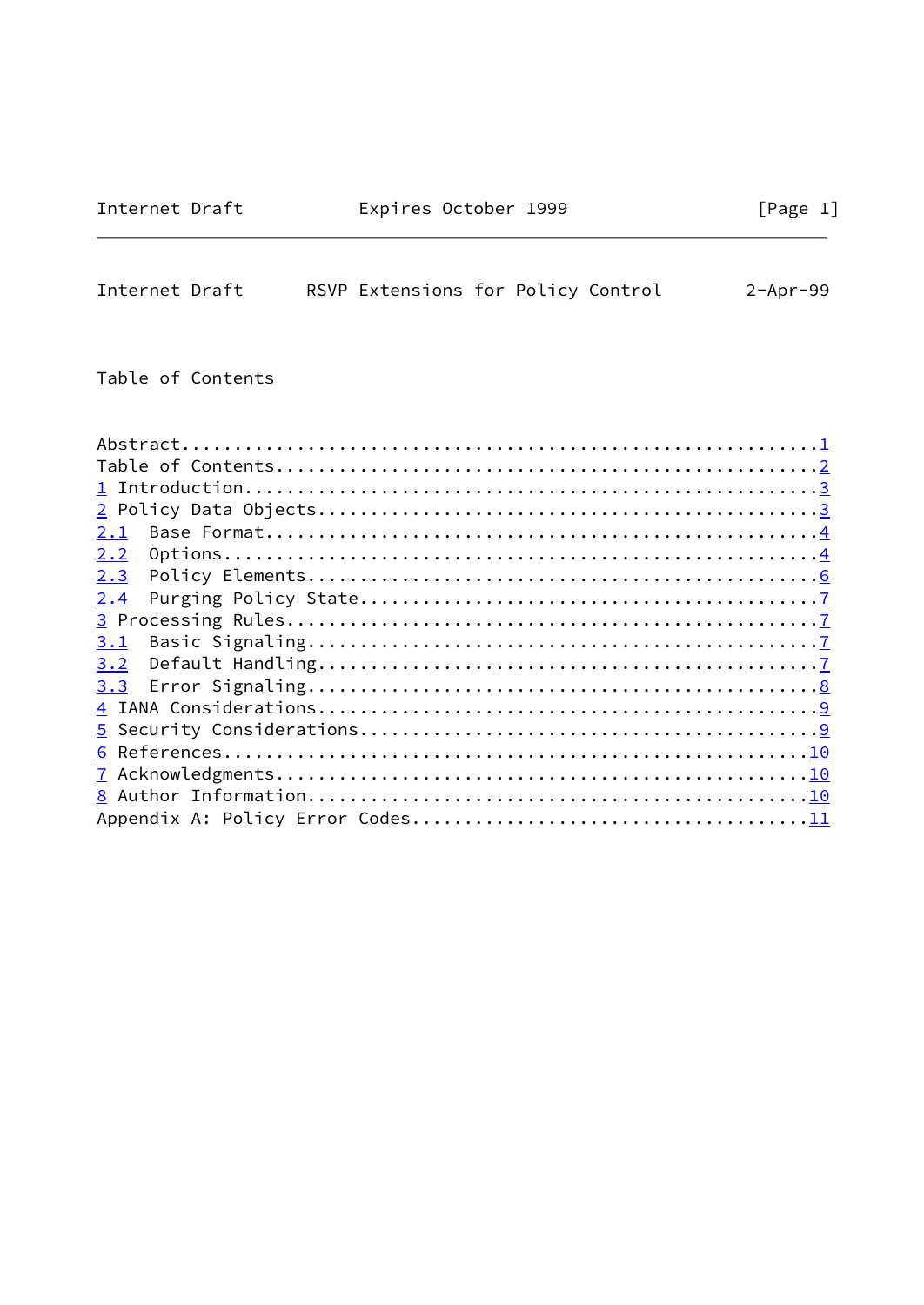#### Shai Herzog Expires October 1999 [Page 2]

<span id="page-2-1"></span>Internet Draft RSVP Extensions for Policy Control 2-Apr-99

# <span id="page-2-0"></span>[1](#page-2-0) Introduction

 RSVP, by definition, discriminates between users, by providing some users with better service at the expense of others. Therefore, it is reasonable to expect that RSVP be accompanied by mechanisms for controlling and enforcing access and usage policies. Ver. 1 of the RSVP Functional Specifications [[RSVP\]](#page-10-0) left a placeholder for policy support in the form of POLICY\_DATA object.

 The current RSVP Functional Specification describes the interface to admission (traffic) control that is based "only" on resource availability. In this document we describe a set of extensions to RSVP for supporting policy based admission control as well. The scope of this document is limited to these extensions and does not advocate specific architectures for policy based controls.

 For the purpose of this document we do not differentiate between Policy Decision Point (PDP) and Local Decision Point (LDPs) as described in [\[RAP](#page-10-1)]. The term PDP should be assumed to include LDP as well.

## <span id="page-2-2"></span>[2](#page-2-2) Policy Data Objects

 POLICY\_DATA objects are carried by RSVP messages and contain policy information. All policy-capable nodes (at any location in the network) can generate, modify, or remove policy objects, even when senders or receivers do not provide, and may not even be aware of policy data objects.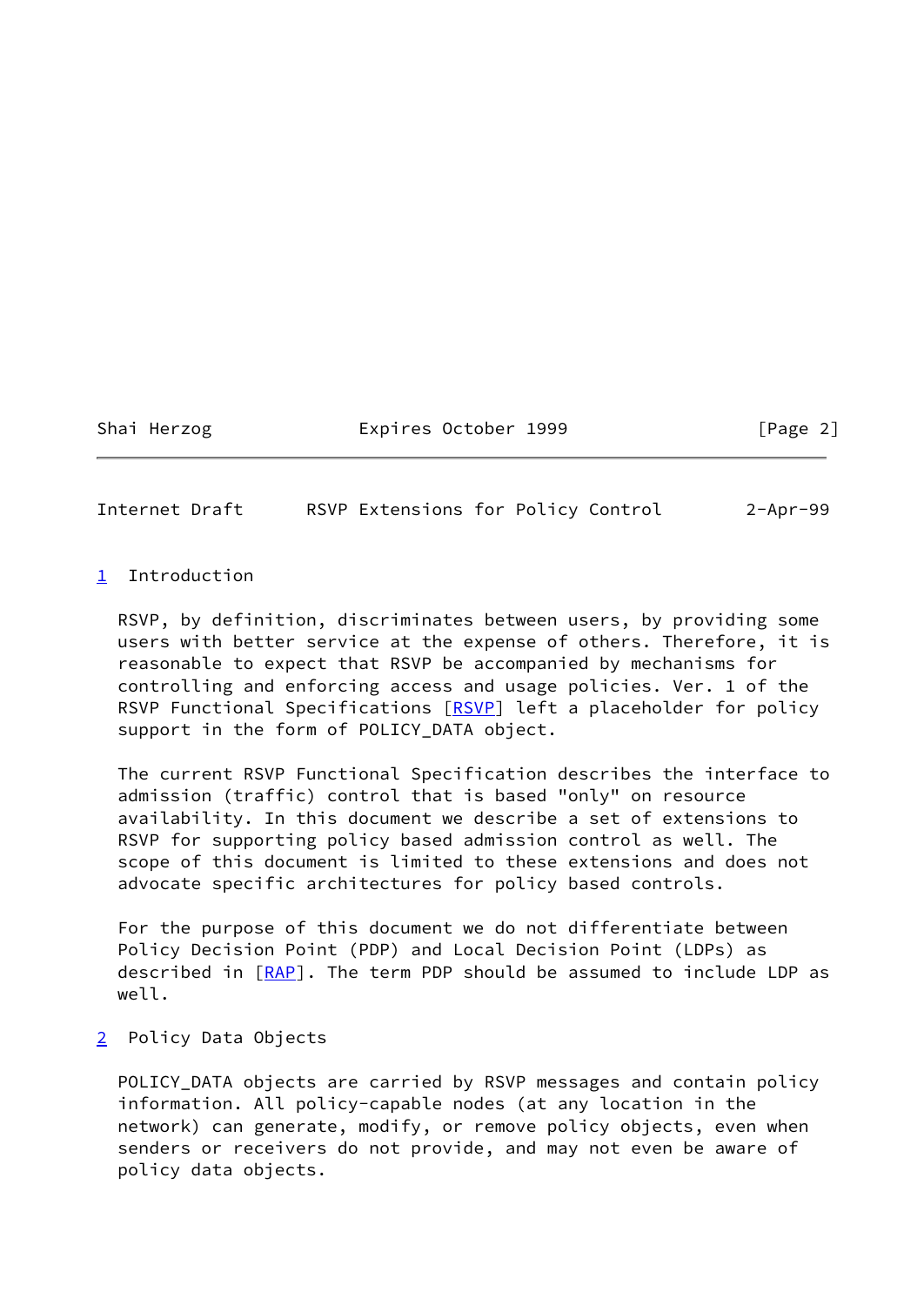The exchange of POLICY\_DATA objects between policy-capable nodes along the data path, supports the generation of consistent end-to end policies. Furthermore, such policies can be successfully deployed across multiple administrative domains when border nodes manipulate and translate POLICY\_DATA objects according to established sets of bilateral agreements.

The following extends section A.13 in [\[RSVP](#page-10-0)].

Shai Herzog **Expires October 1999** [Page 3]

<span id="page-3-1"></span>Internet Draft RSVP Extensions for Policy Control 2-Apr-99

<span id="page-3-0"></span>[2.1](#page-3-0) Base Format

POLICY\_DATA class=14

o Type 1 POLICY\_DATA object: Class=14, C-Type=1

 +-------------+-------------+-------------+-------------+ | Length | POLICY\_DATA | 1 | +---------------------------+-------------+-------------+ | Data Offset | 0 (reserved) | +---------------------------+-------------+-------------+ | | // Option List // | | +-------------------------------------------------------+ | | // Policy Element List // | | +-------------------------------------------------------+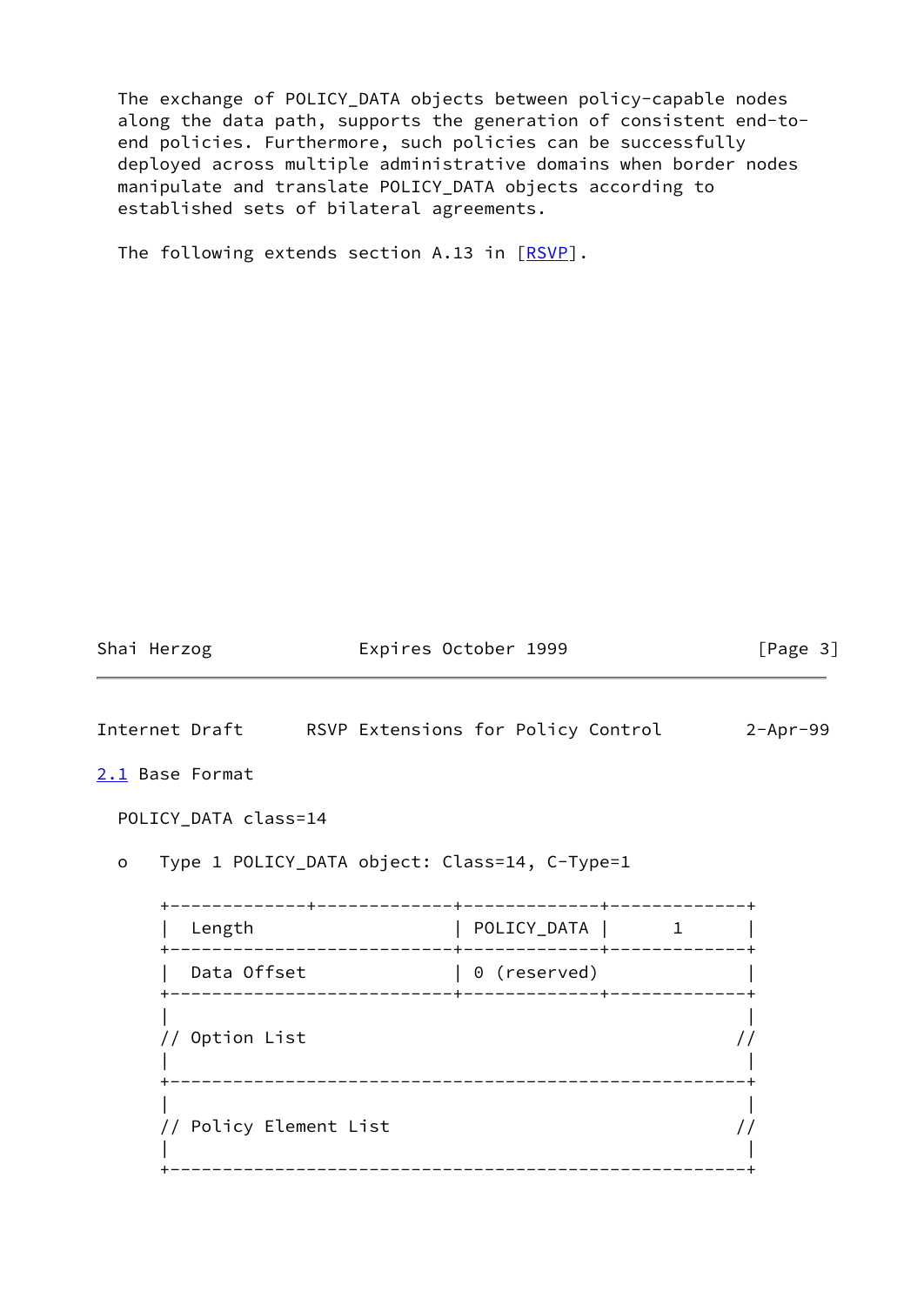Data Offset: 16 bits

 The offset in bytes of the data portion (from the first byte of the object header).

Reserved: 16 bits

Always 0.

Option List: Variable length

The list of options and their usage is defined in [Section](#page-4-0) [2.2](#page-4-0).

Policy Element List: Variable length

 The contents of policy elements is opaque to RSVP. See more details in [Section 2.3](#page-6-0).

<span id="page-4-0"></span>[2.2](#page-4-0) Options

 This section describes a set of options that may appear in POLICY\_DATA objects. All policy options appear as RSVP objects but their semantic is modified when used as policy data options.

FILTER\_SPEC object (list) or SCOPE object

 These objects describe the set of senders associated with the POLICY\_DATA object. If none is provided, the policy information is assumed to be associated with all the flows of the session. These two types of objects are mutually exclusive, and cannot be mixed.

| Shai Herzog | Expires October 1999 | [Page 4] |
|-------------|----------------------|----------|
|             |                      |          |

Internet Draft RSVP Extensions for Policy Control 2-Apr-99

 In Packed FF Resv messages, this FILTER\_SPEC option provides association between a reserved flow and its POLICY\_DATA objects.

 In WF or SE styles, this option preserves the original flow/POLICY\_DATA association as formed by PDPs, even across RSVP capable PIN nodes. Such preservation is required since PIN nodes may change the list of reserved flows on a per-hop basis, irrespective of legitimate Edge-to-Edge PDP policy considerations.

 Last, the SCOPE object should be used to prevent "policy loops" in a manner similar to the one described in [[RSVP\]](#page-10-0), Section 3.4. When PIN nodes are part of a WF reservation path, the RSVP SCOPE object is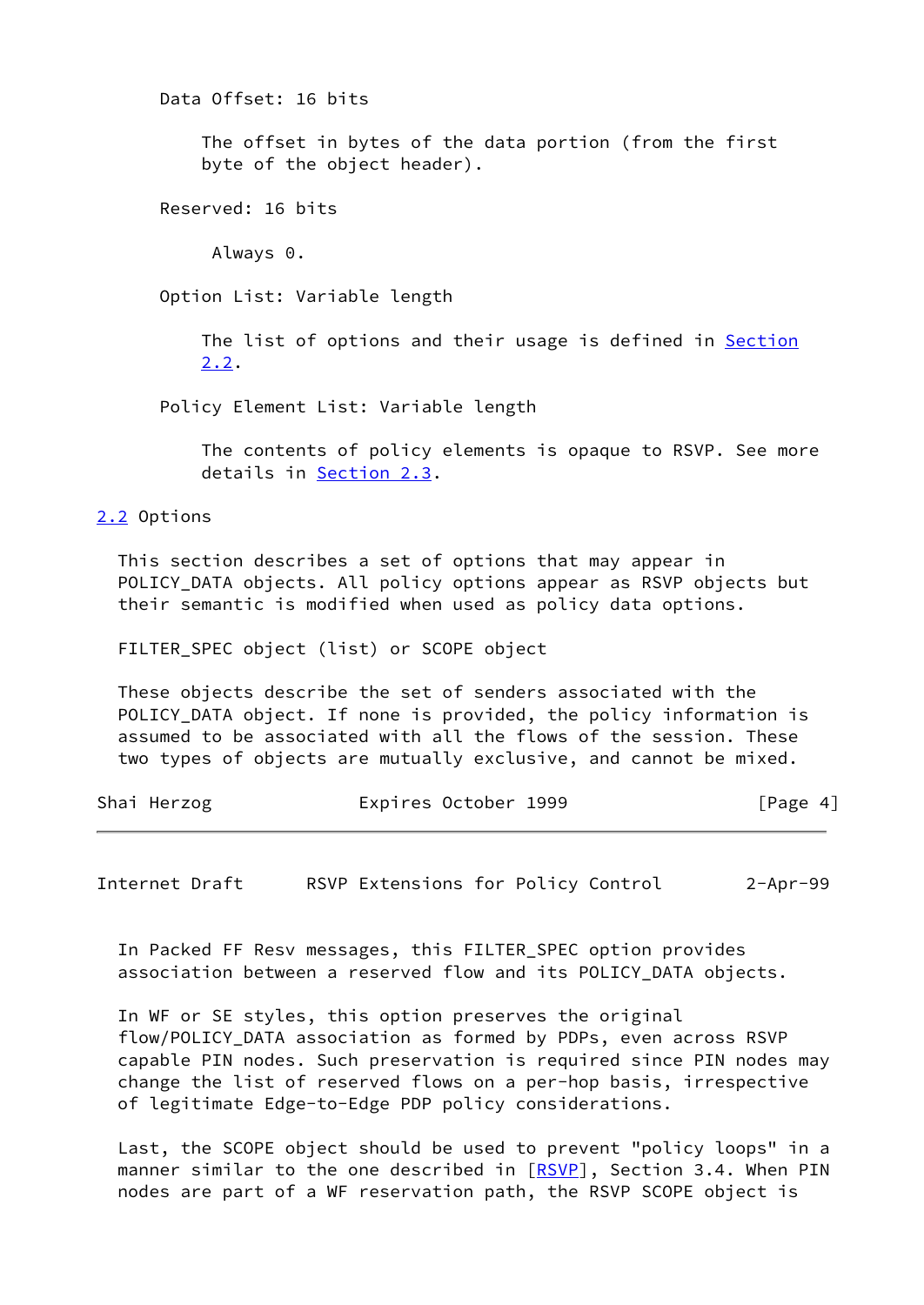unable to prevent policy loops and the separate policy SCOPE object is required.

 Note: using the SCOPE option may have significant impact on scaling and size of POLICY\_DATA objects.

Originating RSVP\_HOP

 The RSVP\_HOP object identifies the neighbor/peer policy-capable node that constructed the policy object. When policy is enforced at border nodes, peer policy nodes may be several RSVP hops away from each other and the originating RSVP\_HOP is the basis for the mechanism that allows them to recognize each other and communicate safely and directly.

If no RSVP HOP object is present, the policy data is implicitly assumed to have been constructed by the RSVP HOP indicated in the RSVP message itself (i.e., the neighboring RSVP node is policycapable).

Destination RSVP\_HOP

 A second RSVP\_HOP object may follow the originating RSVP\_HOP object. This second RSVP\_HOP identifies the destination policy node. This is used to ensure the POLICY\_DATA object is delivered to targeted policy nodes. It may be used to emulate unicast delivery in multicast Path messages. It may also help prevent using a policy object in other parts of the network (replay attack).

 On the receiving side, a policy node should ignore any POLICY\_DATA that includes a destination RSVP\_HOP that doesn't match its own IP address.

INTEGRITY Object

 The INTEGRITY object provides guarantees that the object was not compromised. It follows the rules from [[MD5](#page-10-6)], and is calculated over

| Shai Herzog | Expires October 1999 | [Page 5] |
|-------------|----------------------|----------|
|             |                      |          |

<span id="page-5-0"></span>Internet Draft RSVP Extensions for Policy Control 2-Apr-99

the POLICY DATA object, the SESSION object, and the message type field (byte, padded with zero to 32 bit) as if they formed one continuous in-order message. This concatenation is designed to prevent copy and replay attacks of POLICY\_DATA objects from other sessions, flows, message types or even other network locations.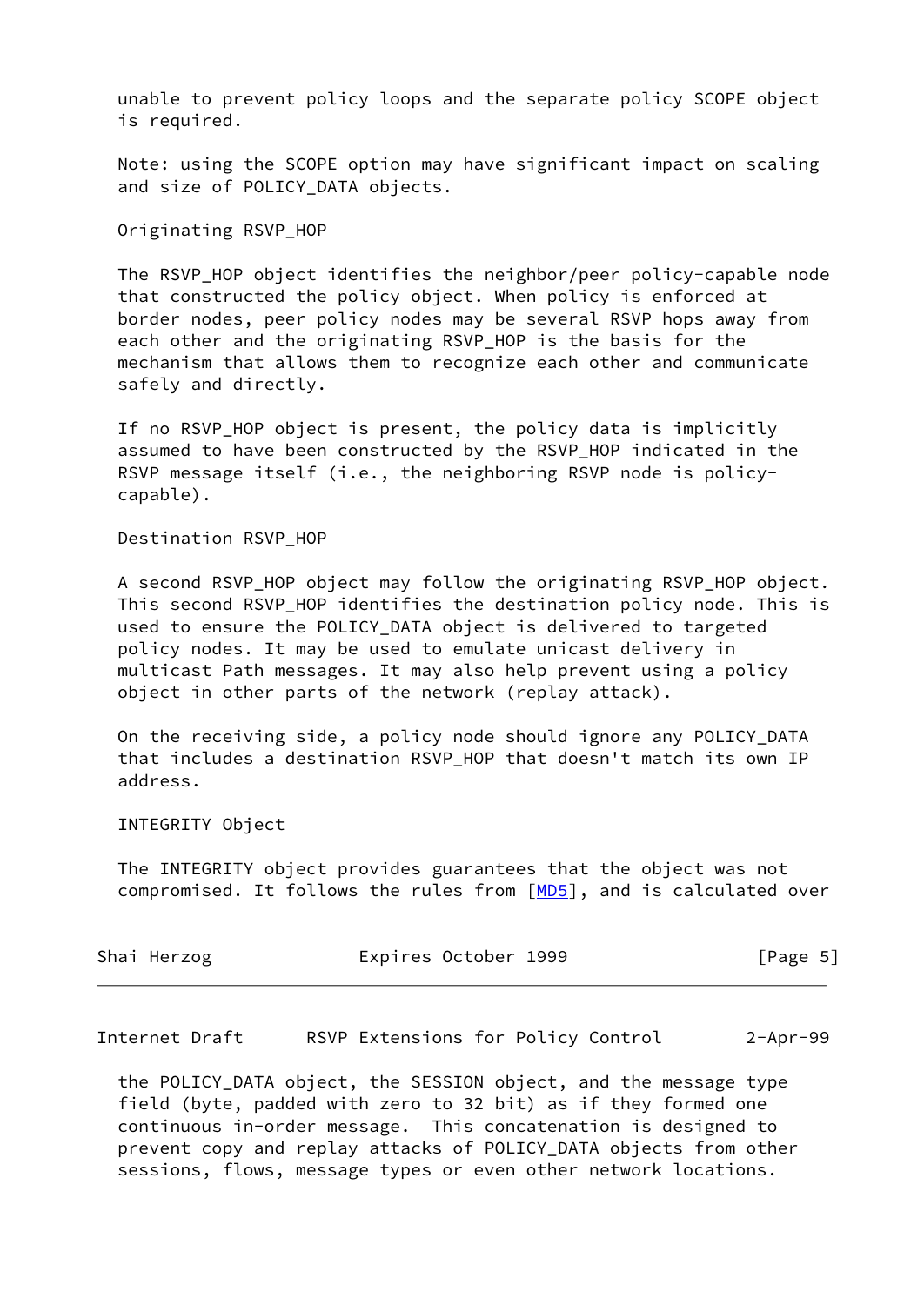Policy Refresh TIME\_VALUES (PRT)

The Policy Refresh TIME VALUES (PRT) option is used to slow policy refresh frequency for policies that have looser timing constraints relative to RSVP. If the PRT option is present, policy refreshes can be withheld as long as at least one refresh is sent before the policy refresh timer expires. A minimal value for PRT is R; lower values are assumed to be R (neither error nor warning should be triggered).

 To simplify RSVP processing, time values are not based directly on the PRT value, but on a Policy Refresh Multiplier N computed as N=Floor(PRT/R). Refresh and cleanup rules are derived from [[RSVP\]](#page-10-0) Section 3.7 assuming the refresh period for PRT POLICY DATA is R' computed as R'=N\*R. In effect, both the refresh and the state cleanup are slowed by a factor of N).

 The refresh multiplier applies to no-change periodic refreshes only (rather than updates). For example, a policy being refreshed at time T, T+N, T+2N,... may encounter a route change detected at T+X. In this case, the event would force an immediate policy update and would reset refresh times to T+X, T+X+N, T+X+2N,...

 When network nodes restart, RSVP messages between PRT policy refreshes may be rejected since they arrive without necessary POLICY\_DATA objects. This error situation would clear with the next periodic policy refresh or with a policy update triggered by ResvErr or PathErr messages.

 This option is especially useful to combine strong (high overhead) and weak (low overhead) authentication certificates as policy data. In such schemes the weak certificate can support admitting a reservation only for a limited time, after which the strong certificate is required.

 This approach may reduce the overhead of POLICY\_DATA processing. Strong certificates could be transmitted less frequently, while weak certificates are included in every RSVP refresh.

<span id="page-6-0"></span>[2.3](#page-6-0) Policy Elements

 The content of policy elements is opaque to RSVP; their internal format is understood by policy peers e.g. an RSVP Local Decision Point (LDP) or a Policy Decision Point (PDP) [\[RAP](#page-10-1)]. A registry of

<span id="page-6-1"></span>

| Shai Herzog | Expires October 1999 | [Page 6] |
|-------------|----------------------|----------|
|             |                      |          |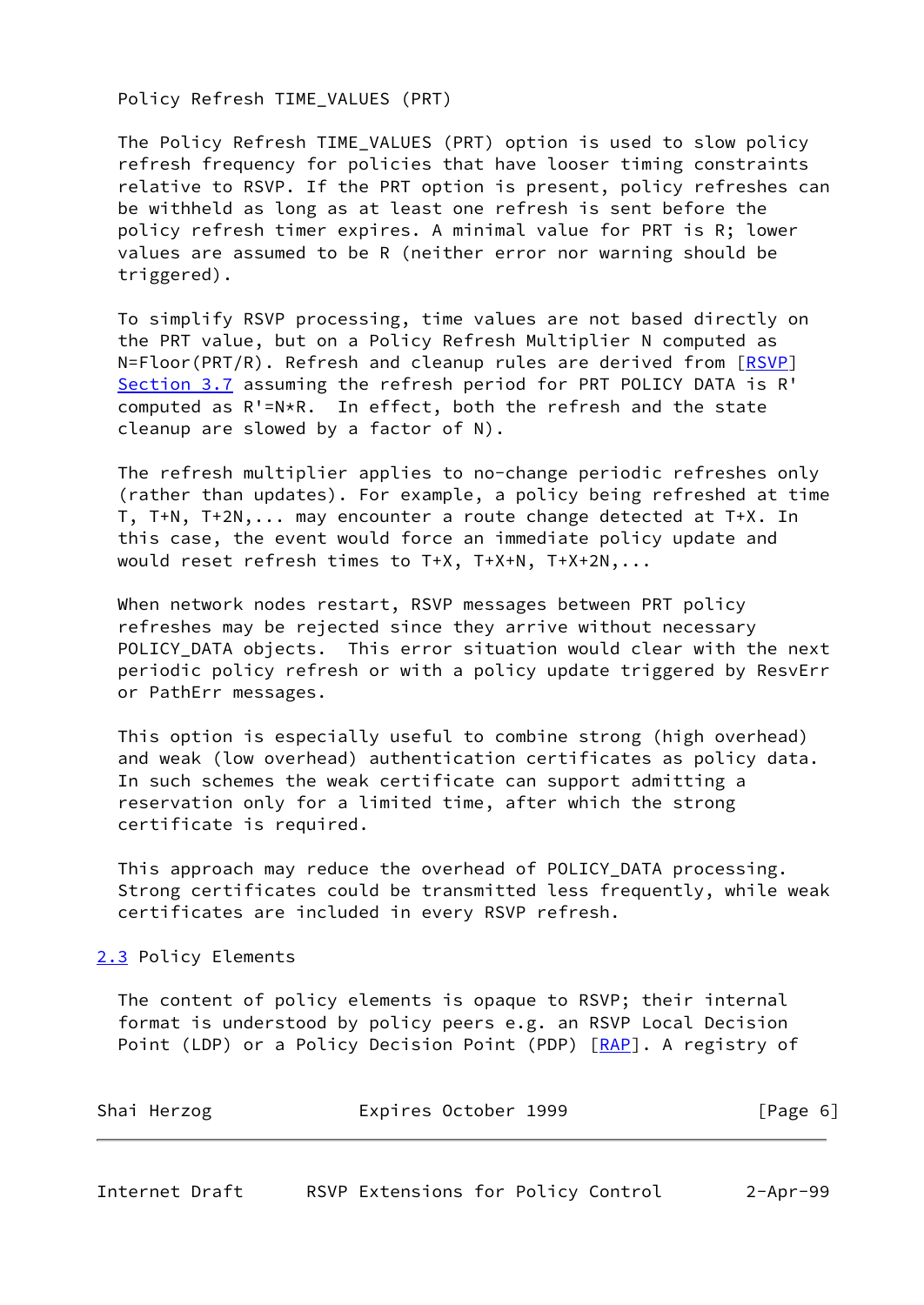policy element codepoints and their meaning is maintained by [IANA- CONSIDERATIONS] (also see [Section 4](#page-9-0)).

Policy Elements have the following format:

| Length                                 | $P-Type$ |  |
|----------------------------------------|----------|--|
| // Policy information (Opaque to RSVP) |          |  |

<span id="page-7-0"></span>[2.4](#page-7-0) Purging Policy State

 Policy state expires in the granularity of Policy Elements (POLICY\_DATA objects are mere containers and do not expire as such).

 Policy elements expire in the exact manner and time as the RSVP state received in the same message (see [\[RSVP](#page-10-0)] Section 3.7). PRT controlled state expires N times slower (see [Section 2.2\)](#page-4-0).

 Only one policy element of a certain P-Type can be active at any given time. Therefore, policy elements are instantaneously replaced when another policy element of the same P-Type is received from the same PDP (previous or next policy RSVP\_HOP). An empty policy element of a certain P-Type is used to delete (rather than a replace) all policy state of the same P-Type.

<span id="page-7-1"></span>[3](#page-7-1) Processing Rules

 These sections describe the minimal required policy processing rules for RSVP.

#### <span id="page-7-2"></span>[3.1](#page-7-2) Basic Signaling

 This draft mandates enforcing policy control for Path, Resv, PathErr, and ResvErr messages only. PathTear and ResvTear are assumed not to require policy control based on two main presumptions. First, that Integrity verification [\[MD5](#page-10-6)] guarantee that the Tear is received from the same node that sent the installed reservation, and second, that it is functionally equivalent to that node holding-off refreshes for this reservation.

# <span id="page-7-3"></span>[3.2](#page-7-3) Default Handling

 It is generally assumed that policy enforcement (at least in its initial stages) is likely to concentrate on border nodes between autonomous systems. Consequently, policy objects transmitted at one edge of an autonomous cloud may traverse intermediate policy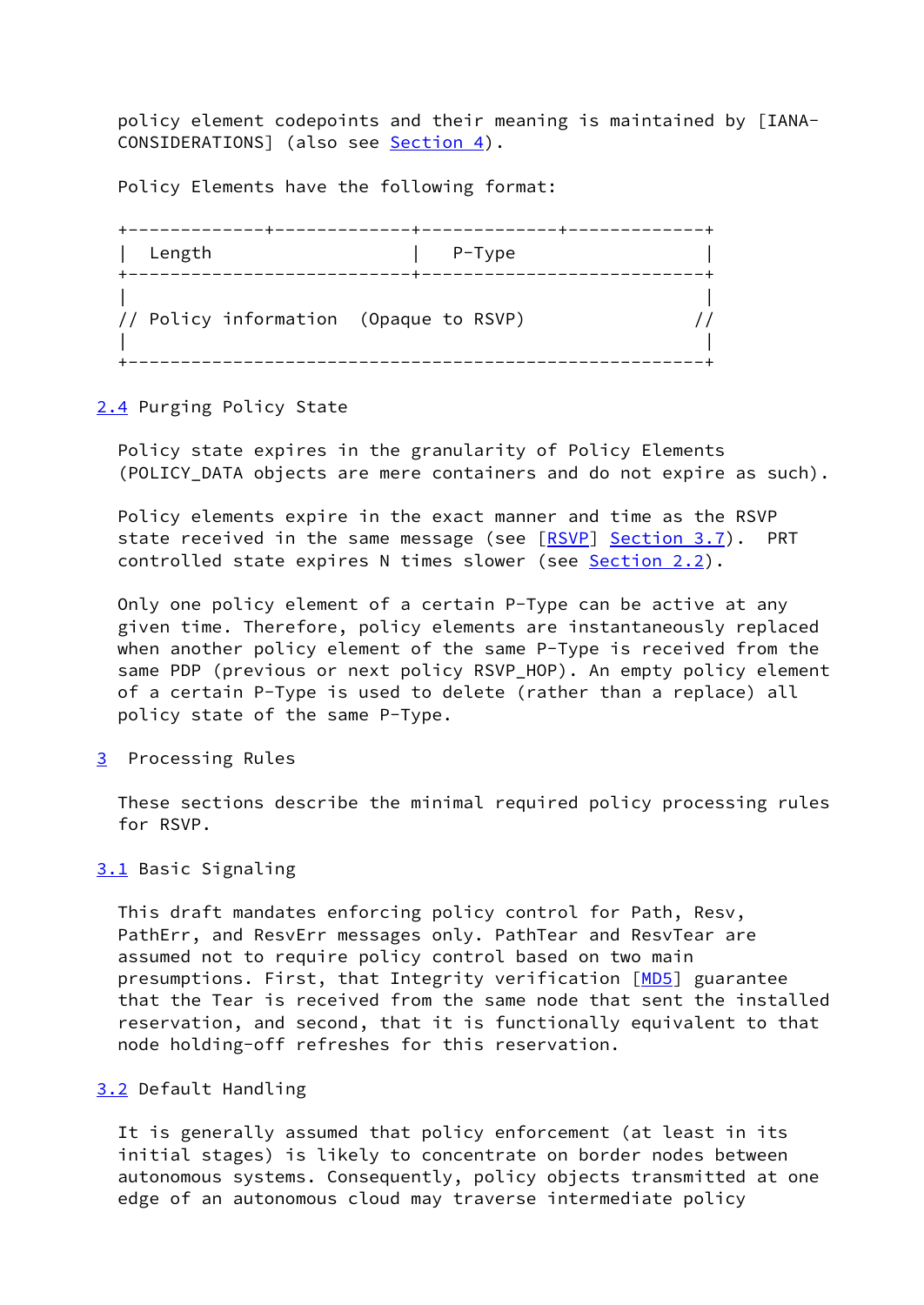ignorant RSVP nodes (PINs). A PIN is required at a minimum to

|  |  | Shai Herzog | Expires October 1999 |  | [Page 7] |
|--|--|-------------|----------------------|--|----------|
|--|--|-------------|----------------------|--|----------|

<span id="page-8-1"></span>Internet Draft RSVP Extensions for Policy Control 2-Apr-99

 forward the received POLICY\_DATA objects in the appropriate outgoing messages according to the following rules:

- o POLICY\_DATA objects are to be forwarded as is, without any modifications.
- o Multicast merging (splitting) nodes:

In the upstream direction:

When multiple POLICY DATA objects arrive from downstream, the RSVP node should concatenate all of them (as a list of the original POLICY\_DATA objects) and forward them with the outgoing (upstream) message.

On the downstream direction:

When a single incoming POLICY DATA object arrives from upstream, it should be forwarded (copied) to all downstream branches of the multicast tree.

 The same rules apply to unrecognized policies (sub-objects) within the POLICY\_DATA object. However, since this can only occur in a policy-capable node, it is the responsibility of the PDP and not RSVP.

<span id="page-8-0"></span>[3.3](#page-8-0) Error Signaling

 Policy errors are reported by either ResvErr or PathErr messages with a policy failure error code in the ERROR\_SPEC object. Policy error message must include a POLICY\_DATA object; the object contains details of the error type and reason in a P-Type specific format (See [Section 2.3\)](#page-6-0).

 If a multicast reservation fails due to policy reasons, RSVP should not attempt to discover which reservation caused the failure (as it would do for Blockade State). Instead, it should attempt to deliver the policy ResvErr to ALL downstream hops, and have the PDP (or LDP) decide where messages should be sent. This mechanism allows the PDP to limit the error distribution by deciding which "culprit" next hops should be informed. It also allows the PDP to prevent further distribution of ResvErr or PathErr messages by performing local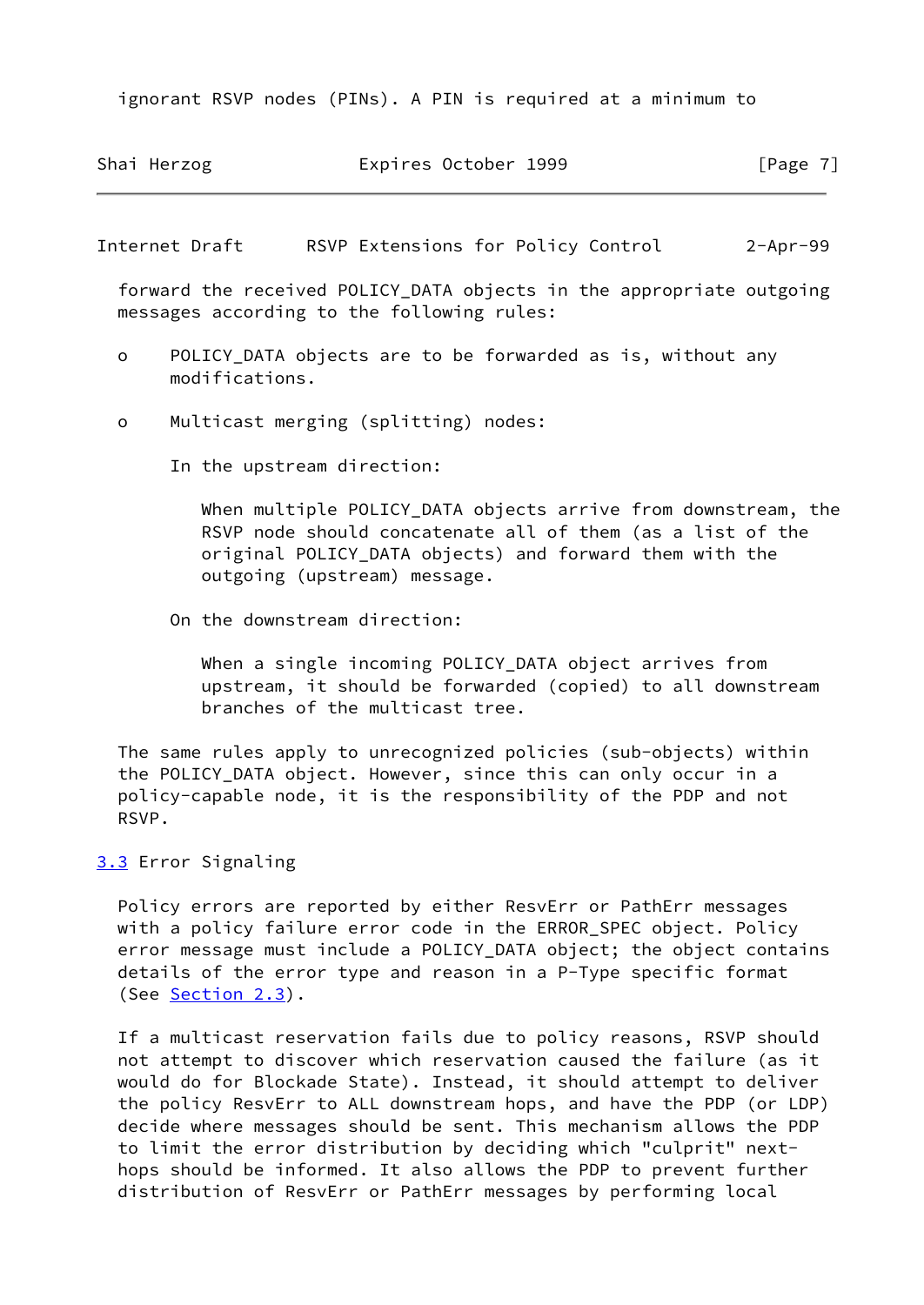repair (e.g. substituting the failed POLICY\_DATA object with a different one).

Error codes are described in Appendix A.

Shai Herzog **Expires October 1999** [Page 8]

<span id="page-9-1"></span>Internet Draft RSVP Extensions for Policy Control 2-Apr-99

<span id="page-9-0"></span>[4](#page-9-0) IANA Considerations

RSVP Policy Elements (P-Types)

 Following the policies outlined in [[IANA-CONSIDERATIONS](#page-10-7)],numbers 0- 49151 are allocated as standard policy elements by IETF Consensus action, numbers in the range 49152-53247 are allocated as vendor specific (one per vendor) by First Come First Serve, and numbers 53248-65535 are reserved for private use and are not assigned by IANA.

<span id="page-9-2"></span>[5](#page-9-2) Security Considerations

 This draft describes the use of POLICY\_DATA objects to carry policy related information between RSVP nodes. Two security mechanisms can be optionally used to ensure the integrity of the carried information. The first mechanism relies on RSVP integrity [\[MD5](#page-10-6)] to provide a chain of trust when all RSVP nodes are policy capable. The second mechanism relies on the INTEGRITY object within the POLICY\_DATA object to guarantee integrity between non-neighboring RSVP PEPs (see [Section 2.2](#page-4-0)).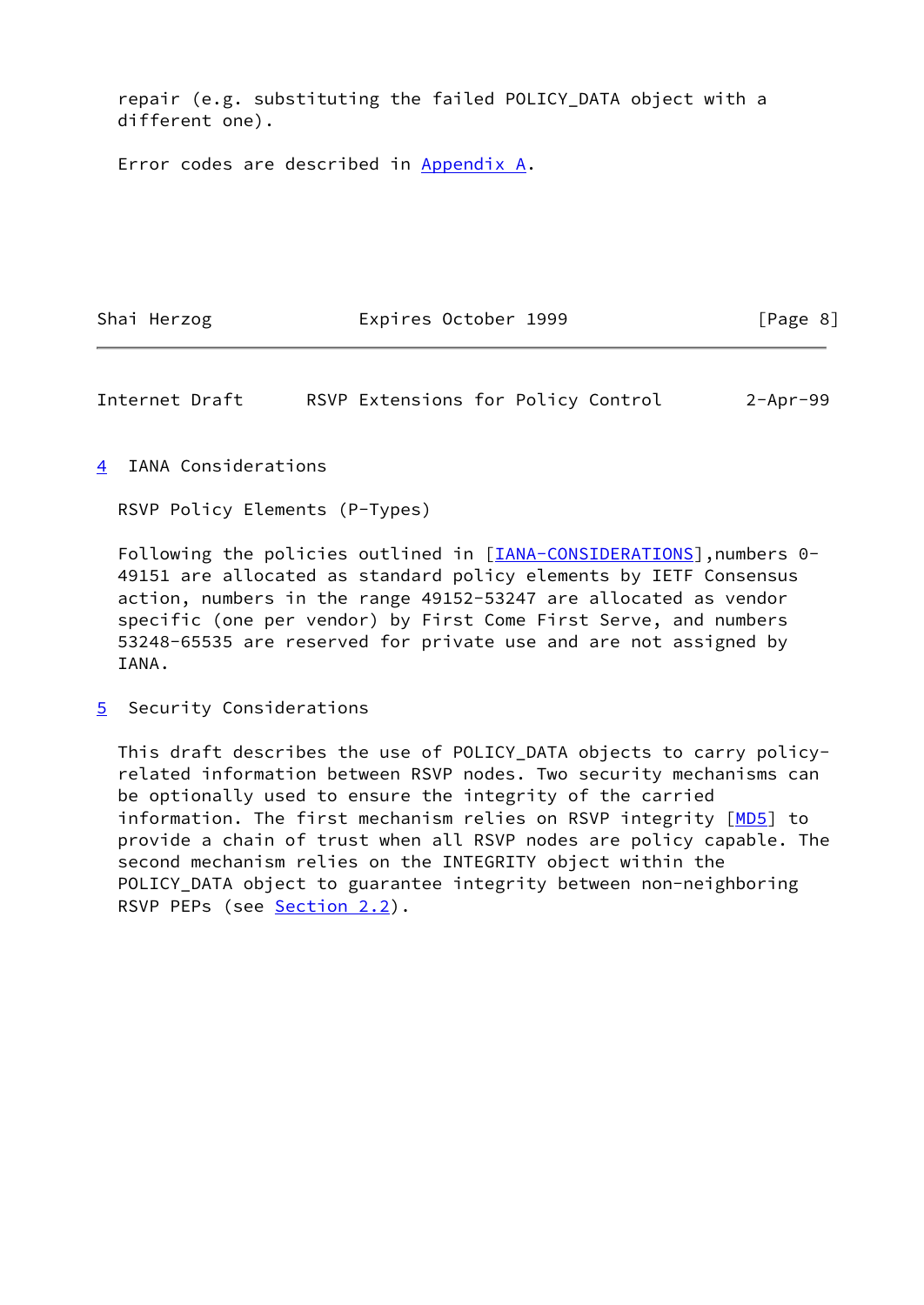|  | Shai | Herzog |
|--|------|--------|
|--|------|--------|

# Expires October 1999 [Page 9]

#### <span id="page-10-5"></span>Internet Draft RSVP Extensions for Policy Control 2-Apr-99

#### <span id="page-10-4"></span>[6](#page-10-4) References

- <span id="page-10-1"></span> [RAP] Yavatkar, R., et al., "A Framework for Policy Based Admission Control", IETF [<draft-ietf-rap-framework-02.txt](https://datatracker.ietf.org/doc/pdf/draft-ietf-rap-framework-02.txt)>, Jan., 1999.
- <span id="page-10-2"></span> [COPS] Boyle, J., Cohen, R., Durham, D., Herzog, S., Raja,n R., Sastry, A., "The COPS (Common Open Policy Service) Protocol", IETF <[draft-ietf-rap-cops-05.txt>](https://datatracker.ietf.org/doc/pdf/draft-ietf-rap-cops-05.txt), Jan. 1999.
- <span id="page-10-3"></span> [COPS-RSVP] Boyle, J., Cohen, R., Durham, D., Herzog, S., Raja,n R., Sastry, A., "COPS Usage for RSVP", IETF <[draft-ietf-rap-cops](https://datatracker.ietf.org/doc/pdf/draft-ietf-rap-cops-rsvp-04.txt) [rsvp-04.txt](https://datatracker.ietf.org/doc/pdf/draft-ietf-rap-cops-rsvp-04.txt)>, Feb. 1999.
- <span id="page-10-0"></span> [RSVP] Braden, R. ed., "Resource ReSerVation Protocol (RSVP) - Functional Specification.", IETF [RFC 2205,](https://datatracker.ietf.org/doc/pdf/rfc2205) Proposed Standard, Sep. 1997.
- <span id="page-10-6"></span> [MD5] Baker, F., Lindell B., Talwar, M. "RSVP Cryptographic Authentication" Internet-Draft, <[draft-ietf-rsvp-md5-07.txt>](https://datatracker.ietf.org/doc/pdf/draft-ietf-rsvp-md5-07.txt), Nov. 1998.
- <span id="page-10-7"></span> [IANA-CONSIDERATIONS] Alvestrand, H. and T. Narten, "Guidelines for Writing an IANA Considerations Section in RFCs", [RFC 2434,](https://datatracker.ietf.org/doc/pdf/rfc2434) October 1998.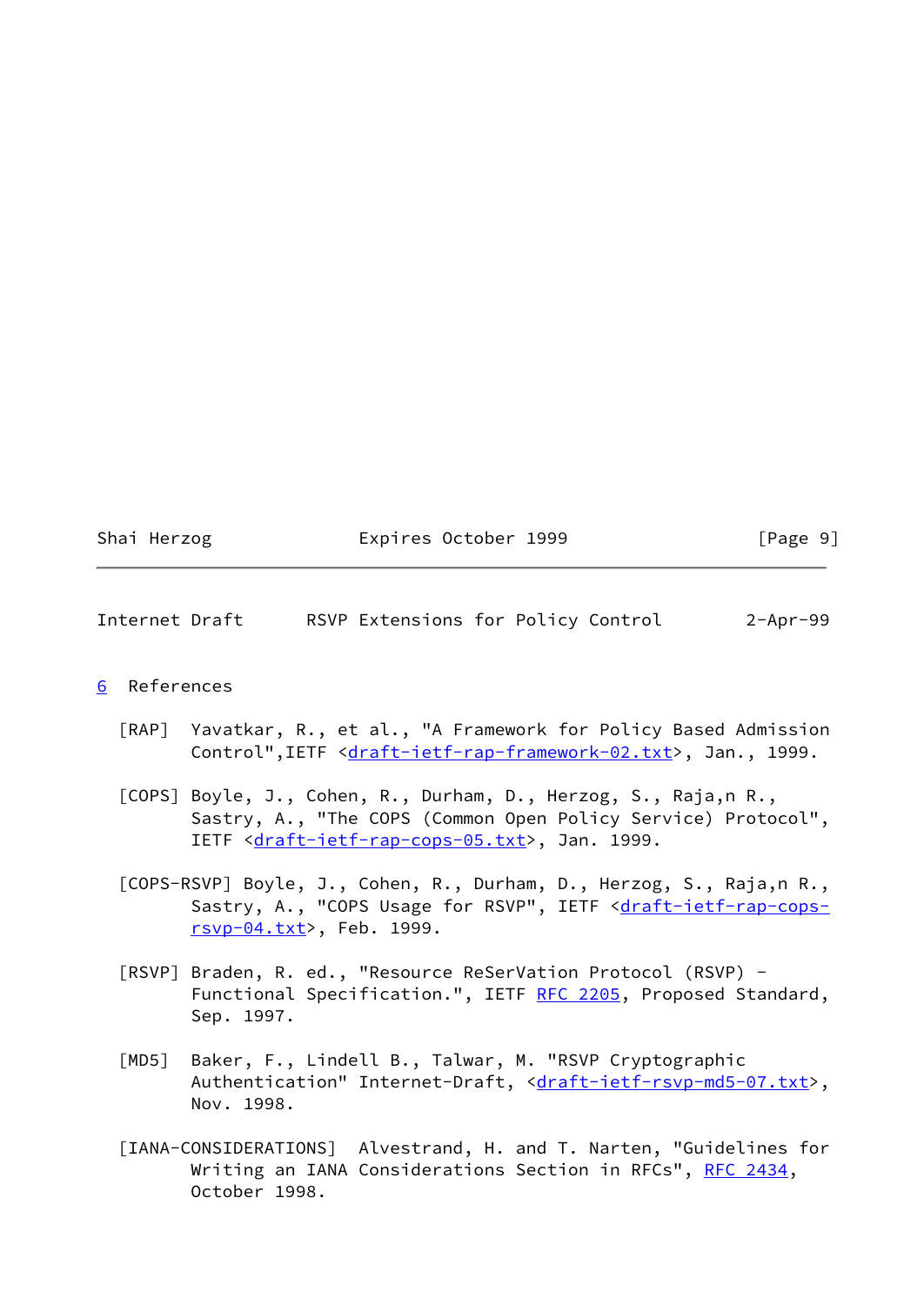#### <span id="page-11-0"></span>[7](#page-11-0) Acknowledgments

 This document incorporates inputs from Lou Berger, Bob Braden, Deborah Estrin, Roch Guerin, Timothy O'Malley, Dimitrios Pendarakis, Raju Rajan, Scott Shenker, Andrew Smith, Raj Yavatkar, and many others.

# <span id="page-11-1"></span>[8](#page-11-1) Author Information

 Shai Herzog, IPHighway Parker Plaza, Suite 1500 400 Kelby St. Fort-Lee, NJ 07024 (201) 585-0800 herzog@iphighway.com

Shai Herzog **Expires October 1999** [Page 10]

<span id="page-11-2"></span>Internet Draft RSVP Extensions for Policy Control 2-Apr-99

Appendix A: Policy Error Codes

This Appendix extends the list of error codes described in Appendix B of [\[RSVP](#page-10-0)].

 Note that Policy Element specific errors are reported as described in [Section 3.3](#page-8-0) and cannot be reported through RSVP (using this mechanism). However, this mechanism provides a simple, less secure mechanism for reporting generic policy errors. Most likely the two would be used in concert such that a generic error code is provided by RSVP, while Policy Element specific errors are encapsulated in a return POLICY\_DATA object (as in **Section 3.3**).